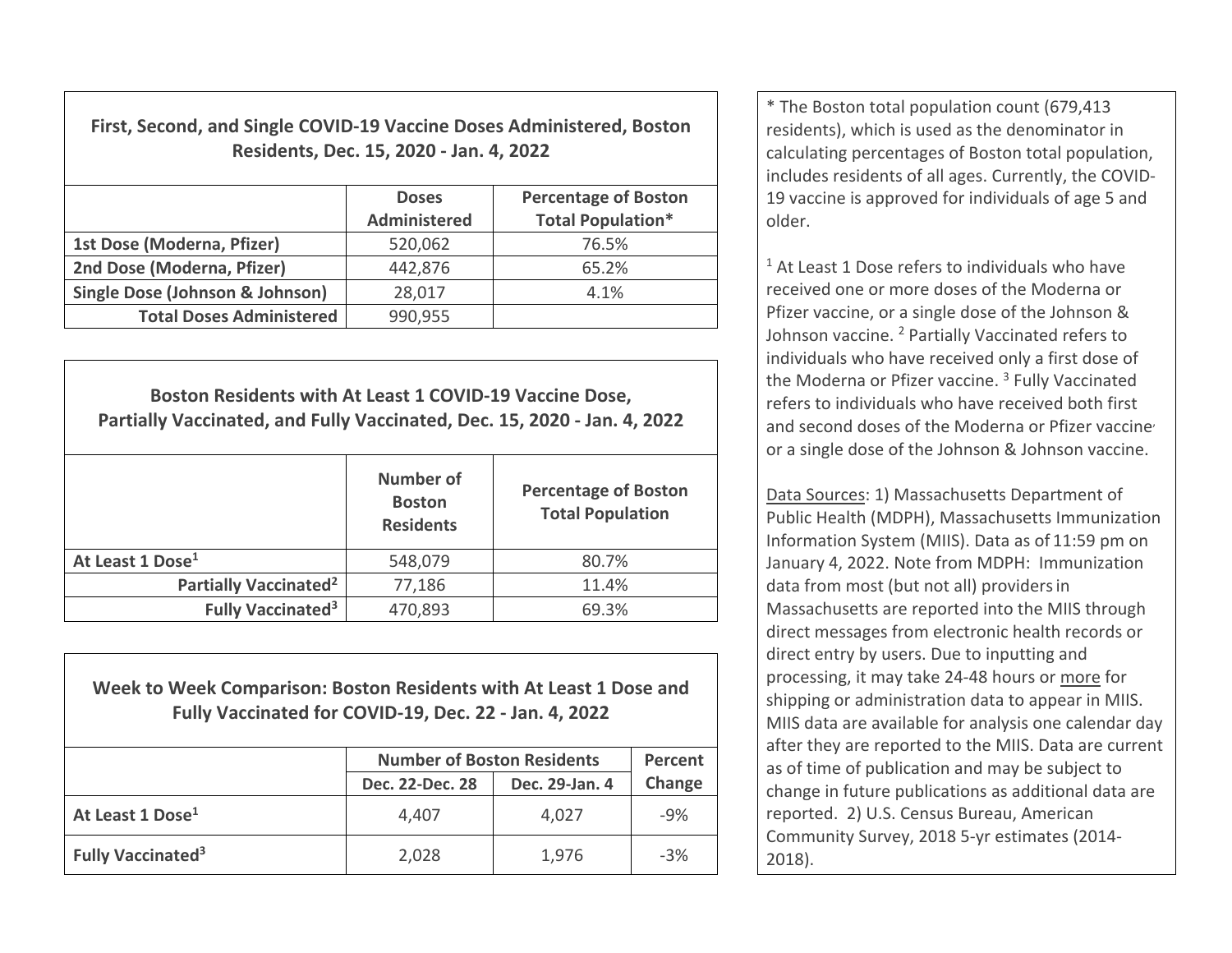

\* Total number of individuals receiving their initial dose in the 10‐week period.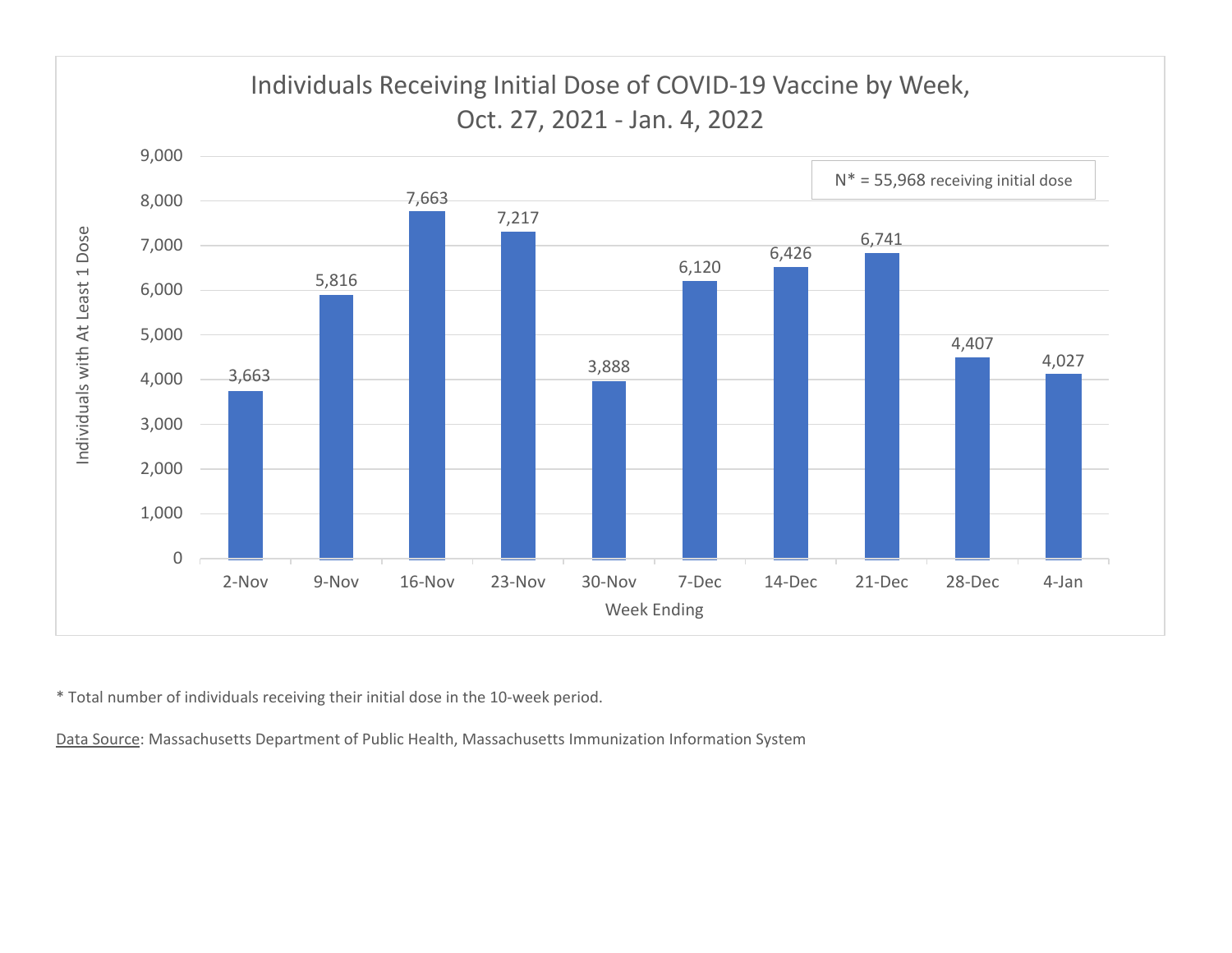

\* Total number of individuals receiving their final dose in the 10‐week period.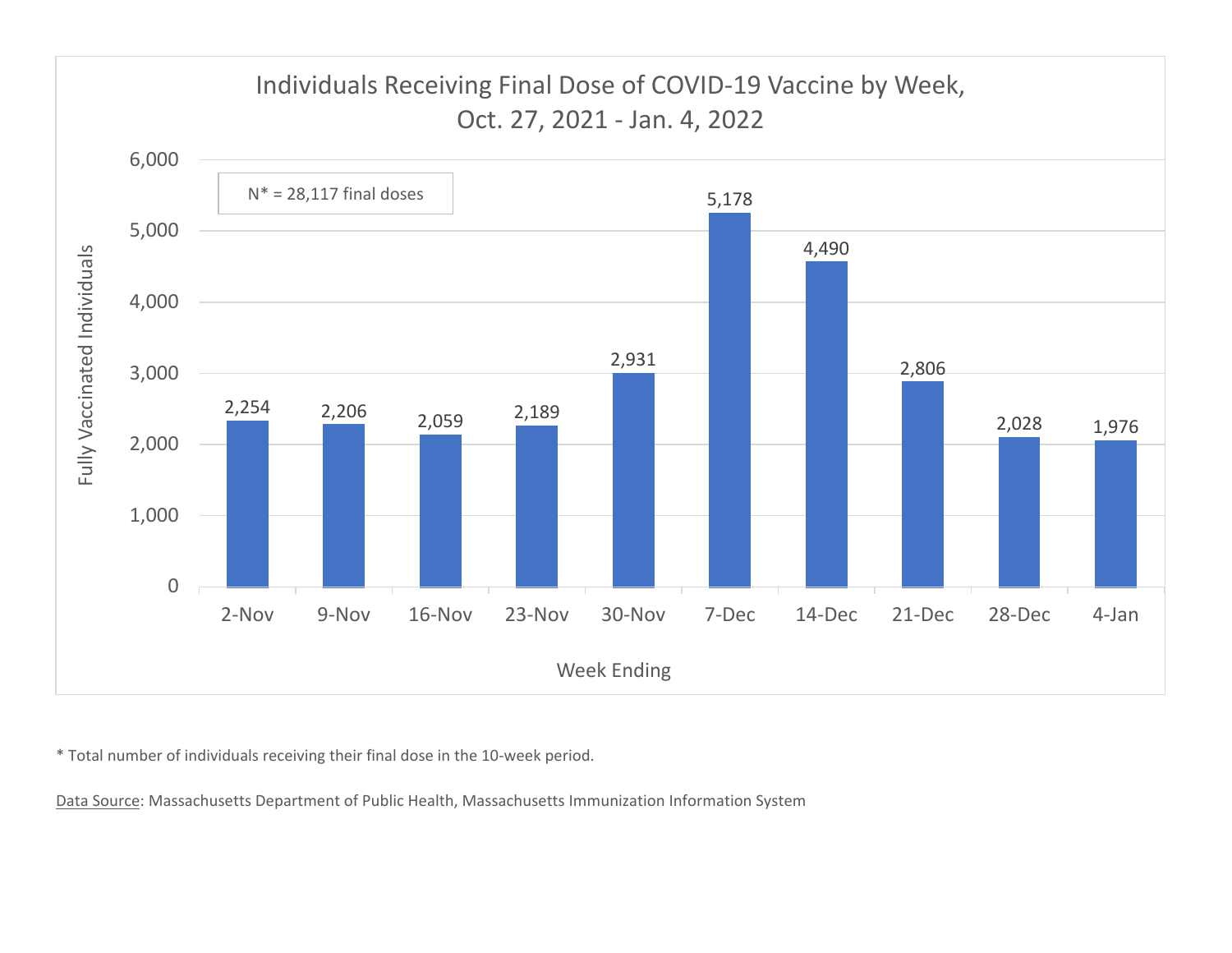

\* Varies from Total N of Individuals with At Least 1 Dose (548,079) due to missing age data for 7 individuals.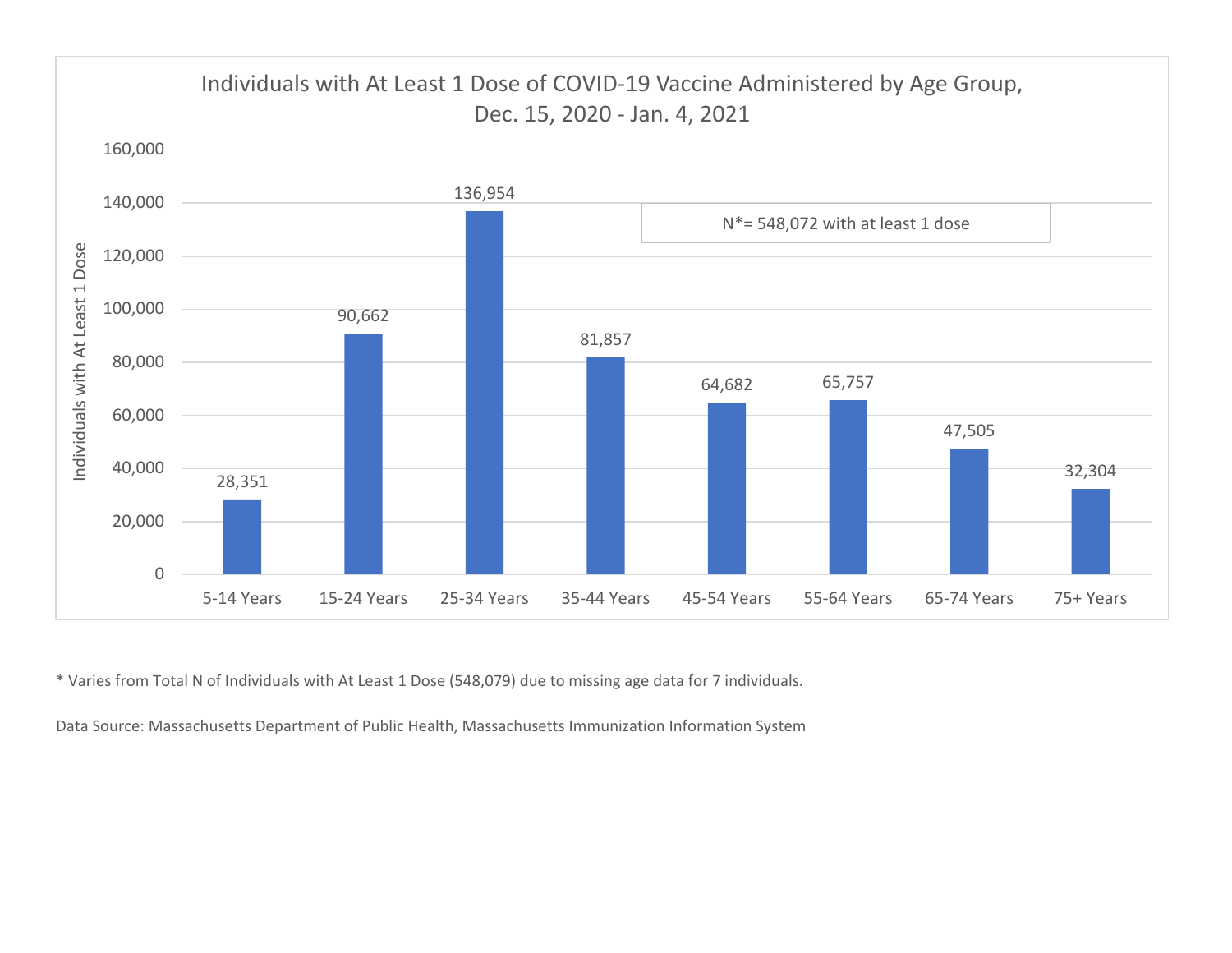

\* Varies from Total N of Individuals with At Least 1 Dose (548,079) due to missing age data for 7 individuals.

In accordance with CDC practices, BPHC has capped the percent of population coverage metrics at 99.9%. These metrics could be greater than 99.9% for multiple reasons, including census denominator data not including all individuals that currently reside in the county (e.g., part time residents) or potential data reporting errors. Estimates may change as new data are made available.

Percentage of overall Boston population with at least 1 dose <sup>=</sup> 80.7%.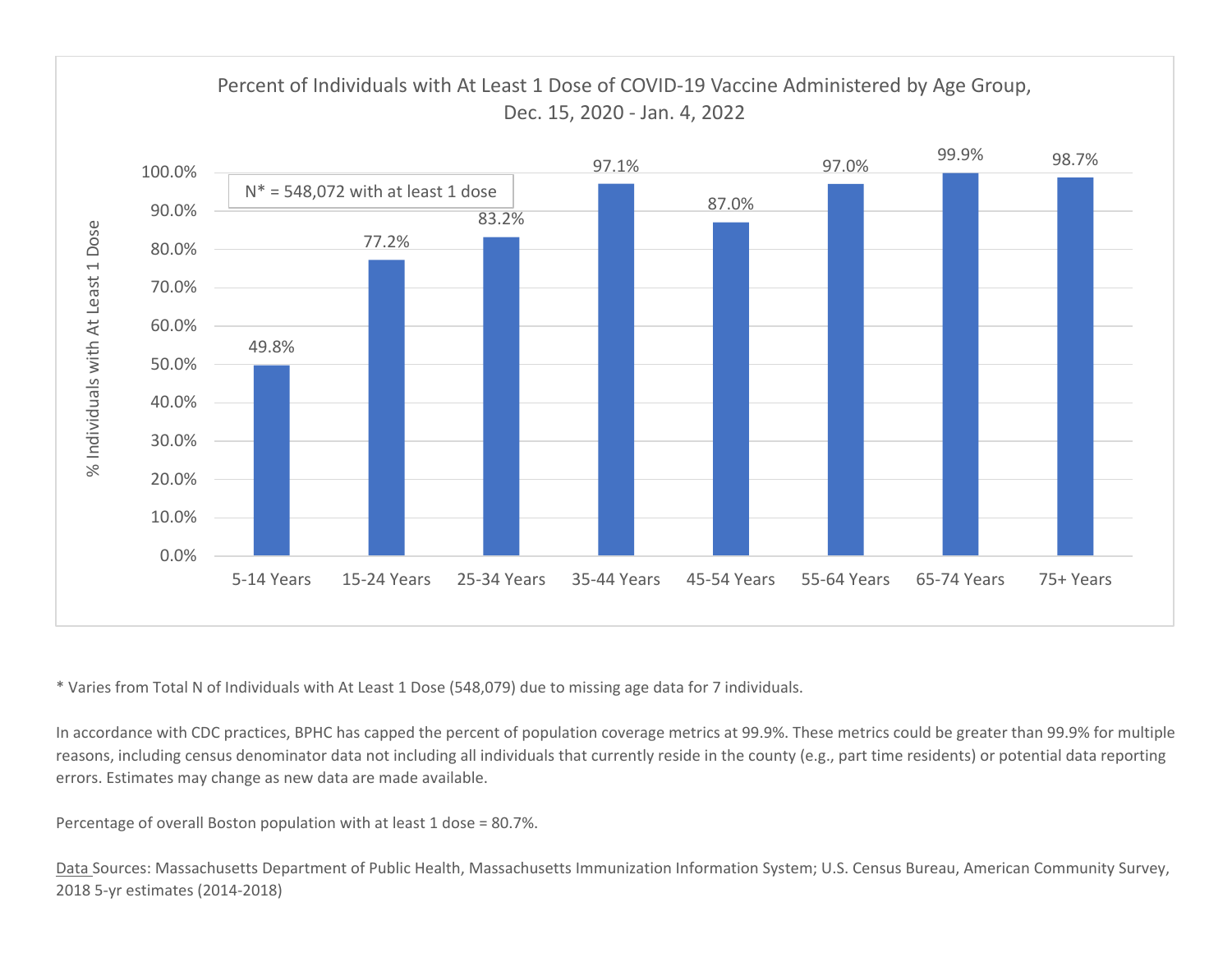

\* Varies from Total N of Fully Vaccinated Individuals (470,893) due to missing age data for 4 individuals.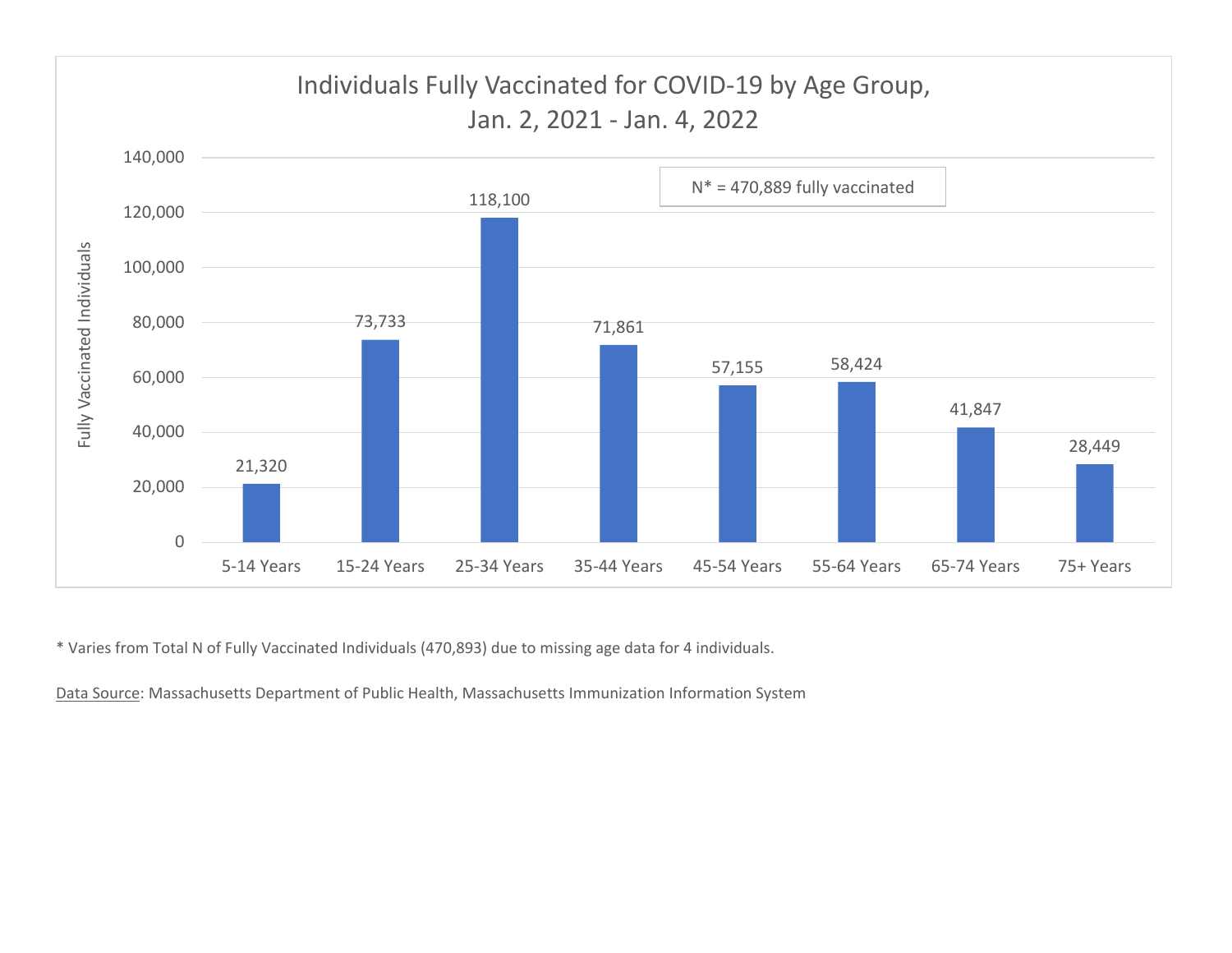

\* Varies from Total N of Fully Vaccinated Individuals (470,893) due to missing age data for 4 individuals.

Percentage of overall Boston population fully vaccinated <sup>=</sup> 69.3%.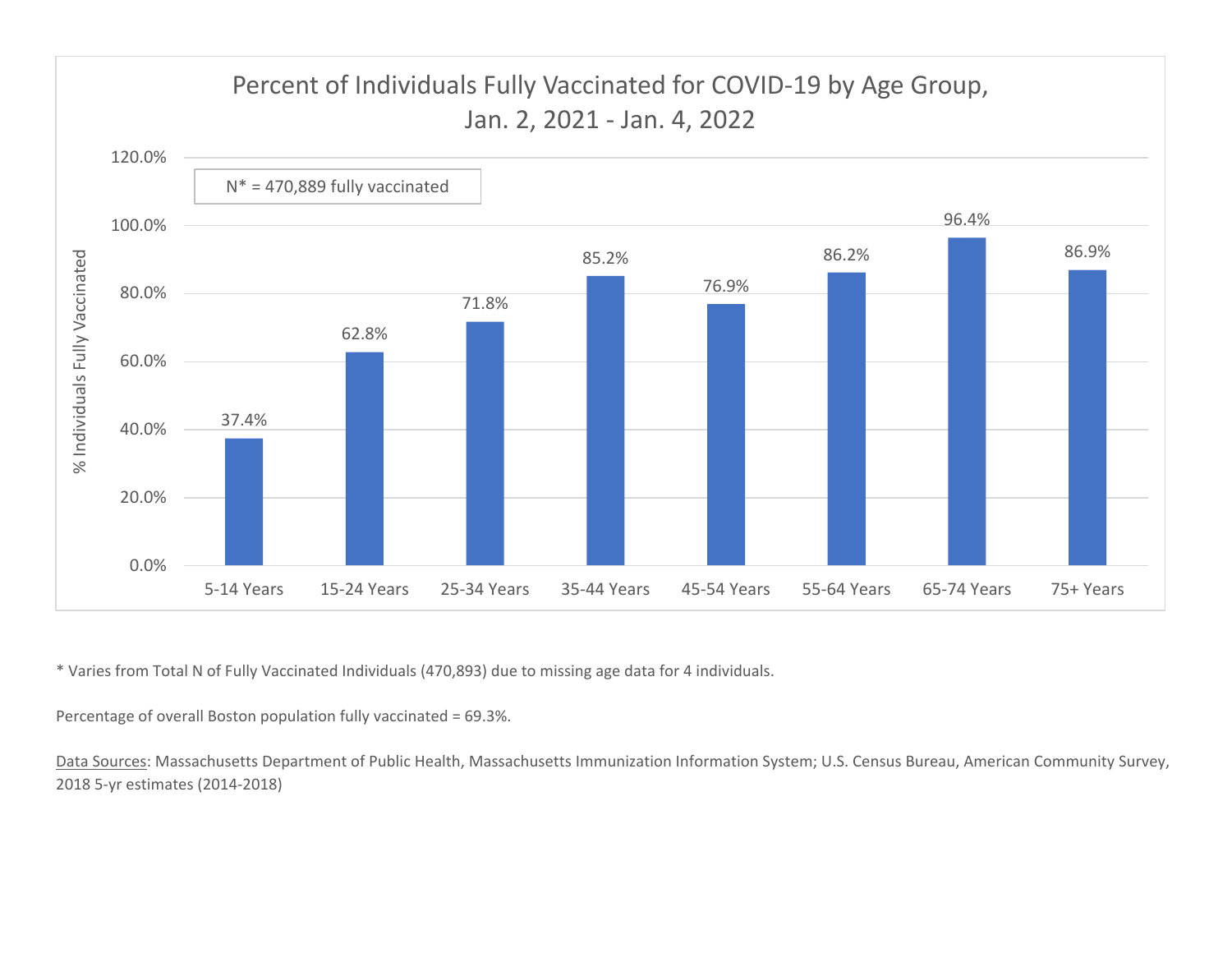## Individuals with At Least 1 Dose of COVID‐19 Vaccine Administered by Race/Ethnicity, Dec. 15, 2020 ‐ Jan. 4, 2022



Asian/PI <sup>=</sup> Asian, Native Hawaiian, and Pacific Islander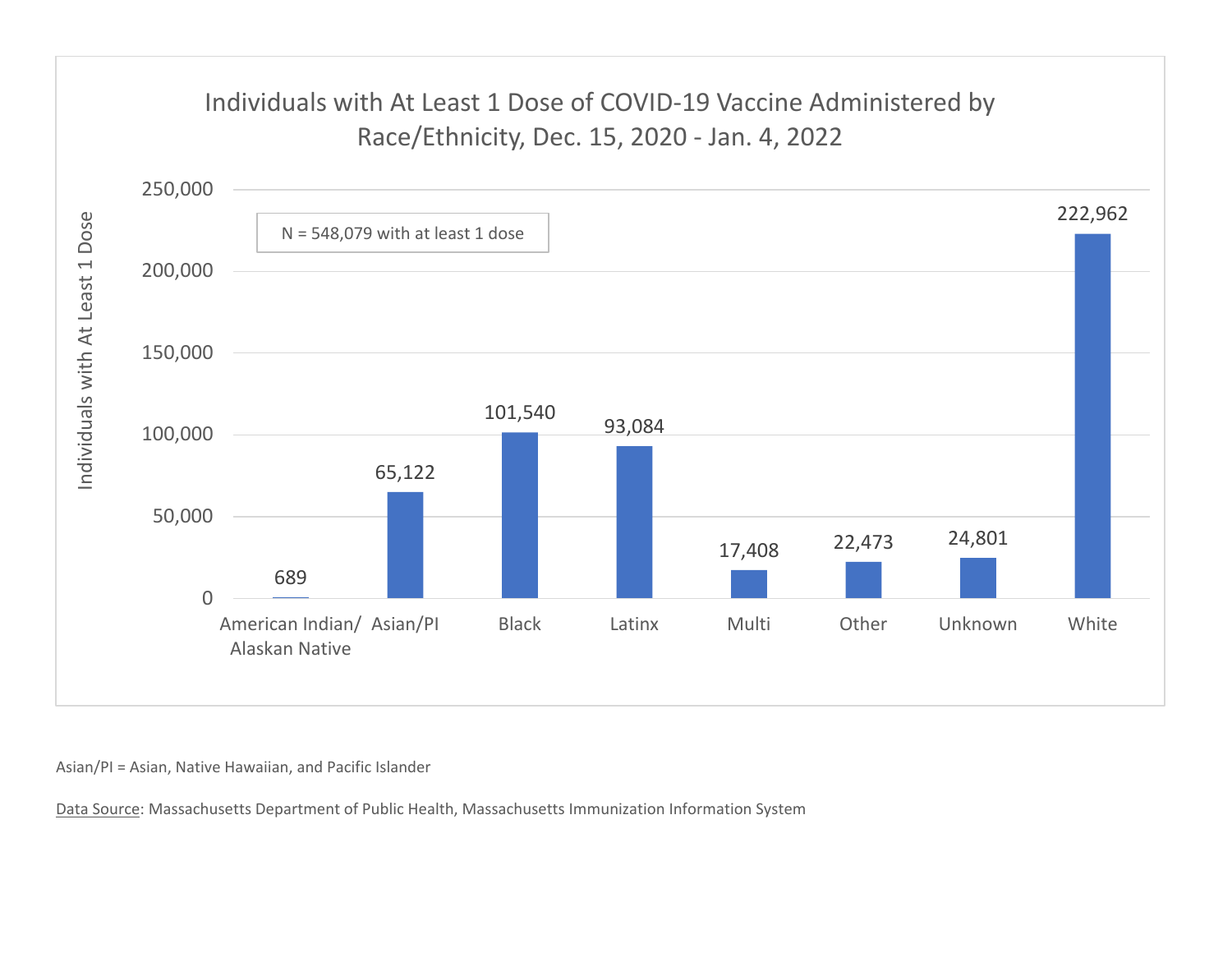

Asian/PI <sup>=</sup> Asian, Native Hawaiian, and Pacific Islander

\* Varies from Total N of Individuals with At Least 1 Dose (548,079) because data for residents who identify as Multiracial, Other, or Unknown are not included in this chart due to lack of comparable population data.

Percentage of overall Boston population with at least 1 dose <sup>=</sup> 80.7%.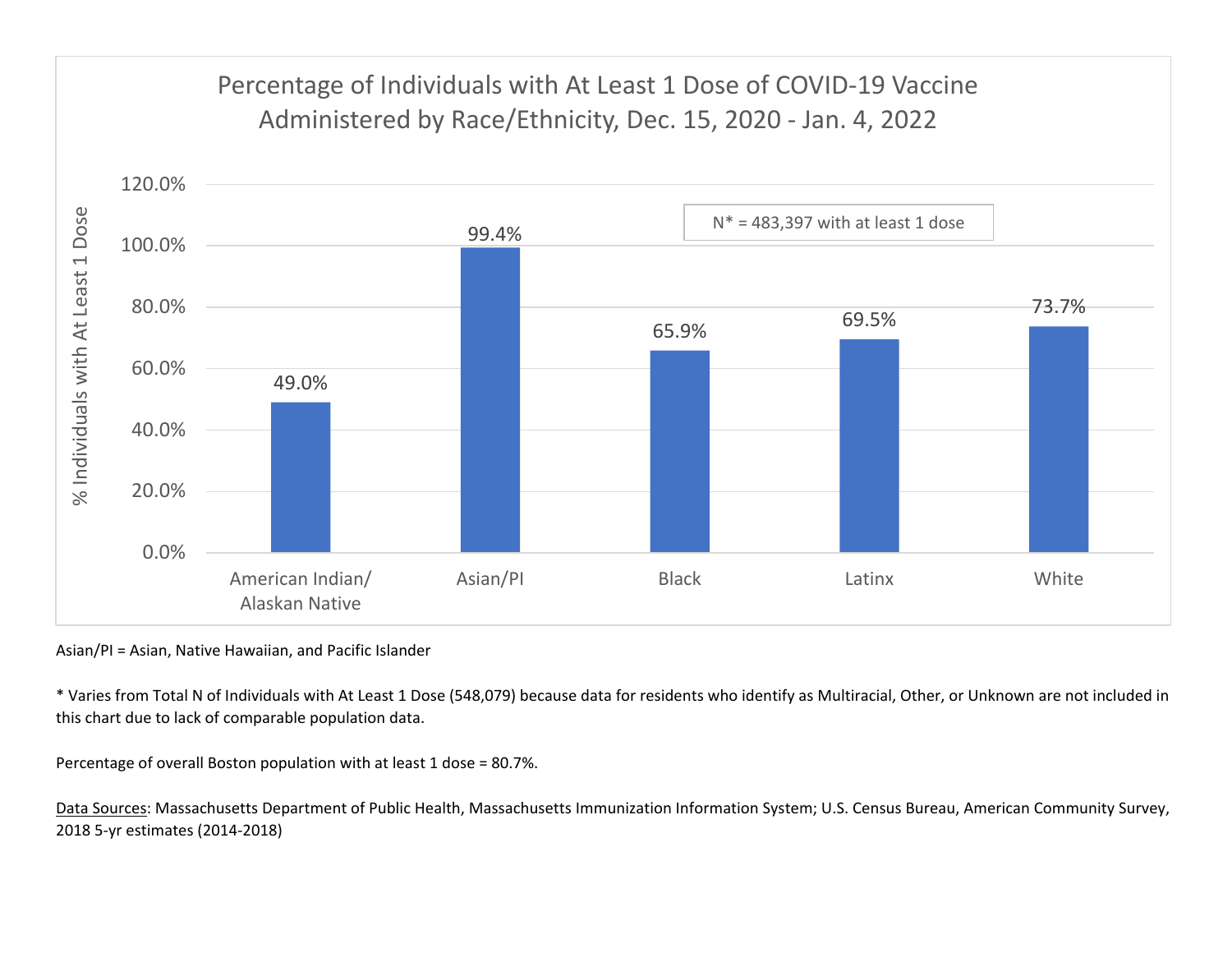

Asian/PI <sup>=</sup> Asian, Native Hawaiian, and Pacific Islander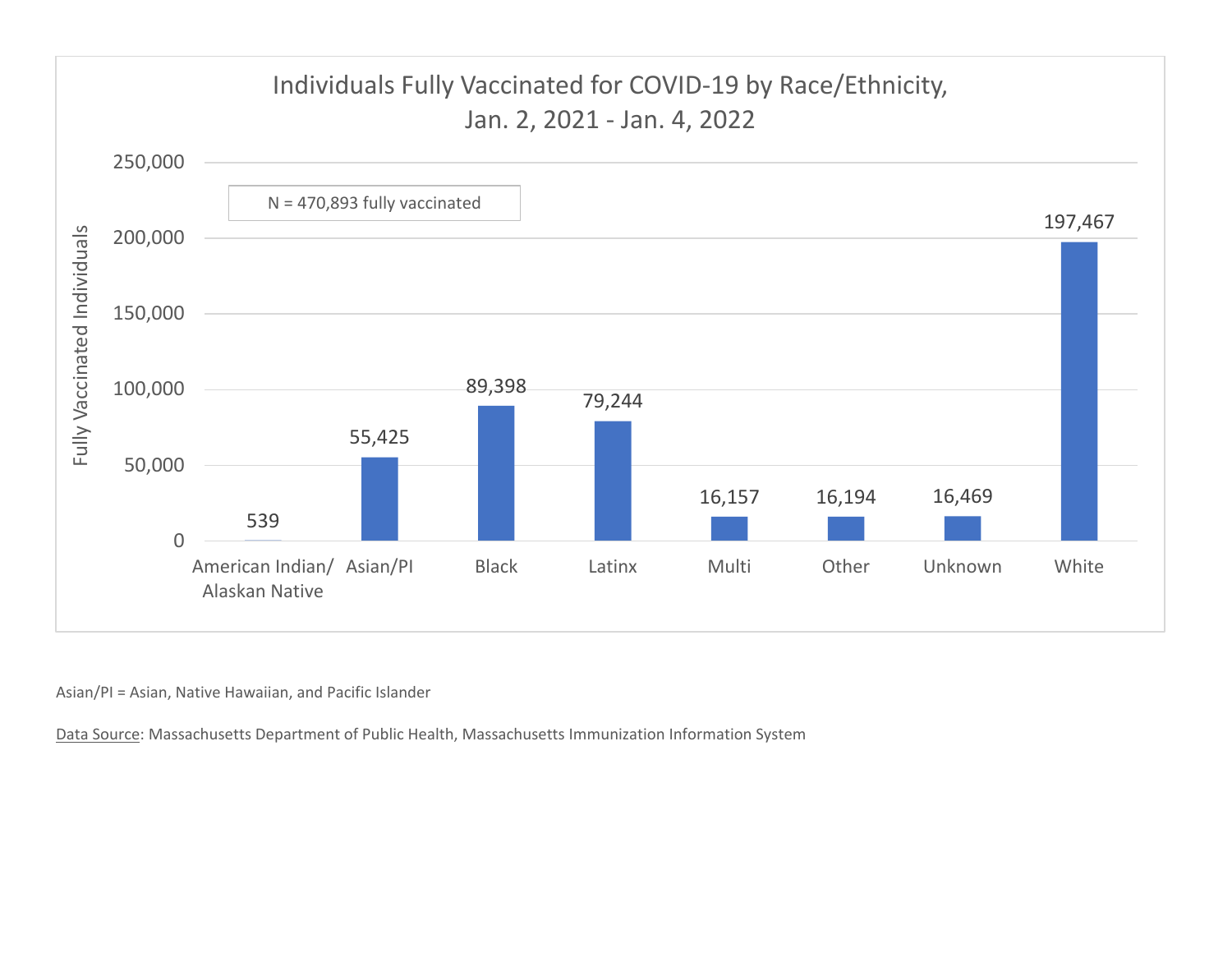

## Asian/PI <sup>=</sup> Asian, Native Hawaiian, and Pacific Islander

\* Varies from Total N of Fully Vaccinated Individuals (470,893) because data for residents who identify as Multiracial, Other, or Unknown are not included in this chart due to lack of comparable population data.

Percentage of overall Boston population fully vaccinated <sup>=</sup> 69.3%.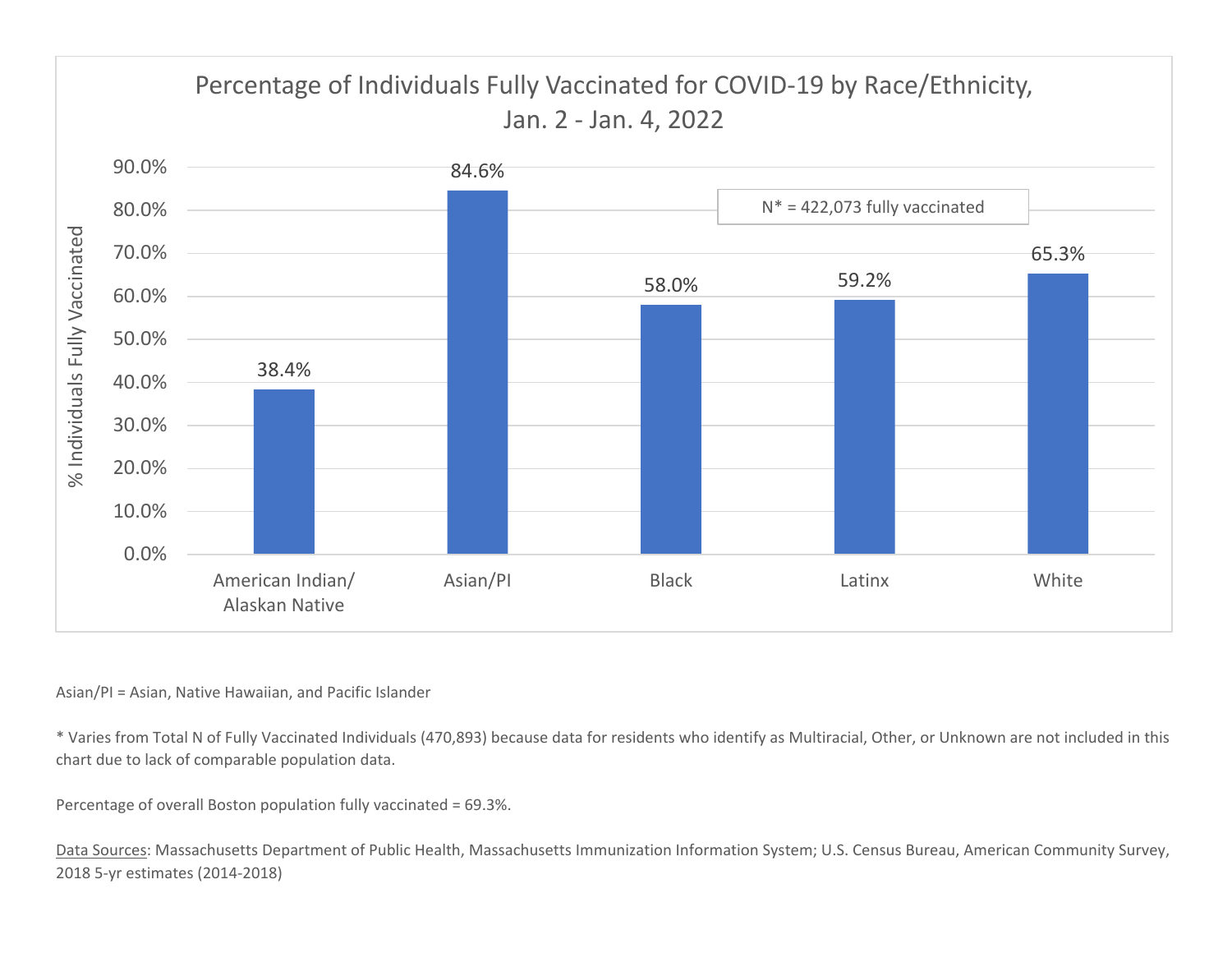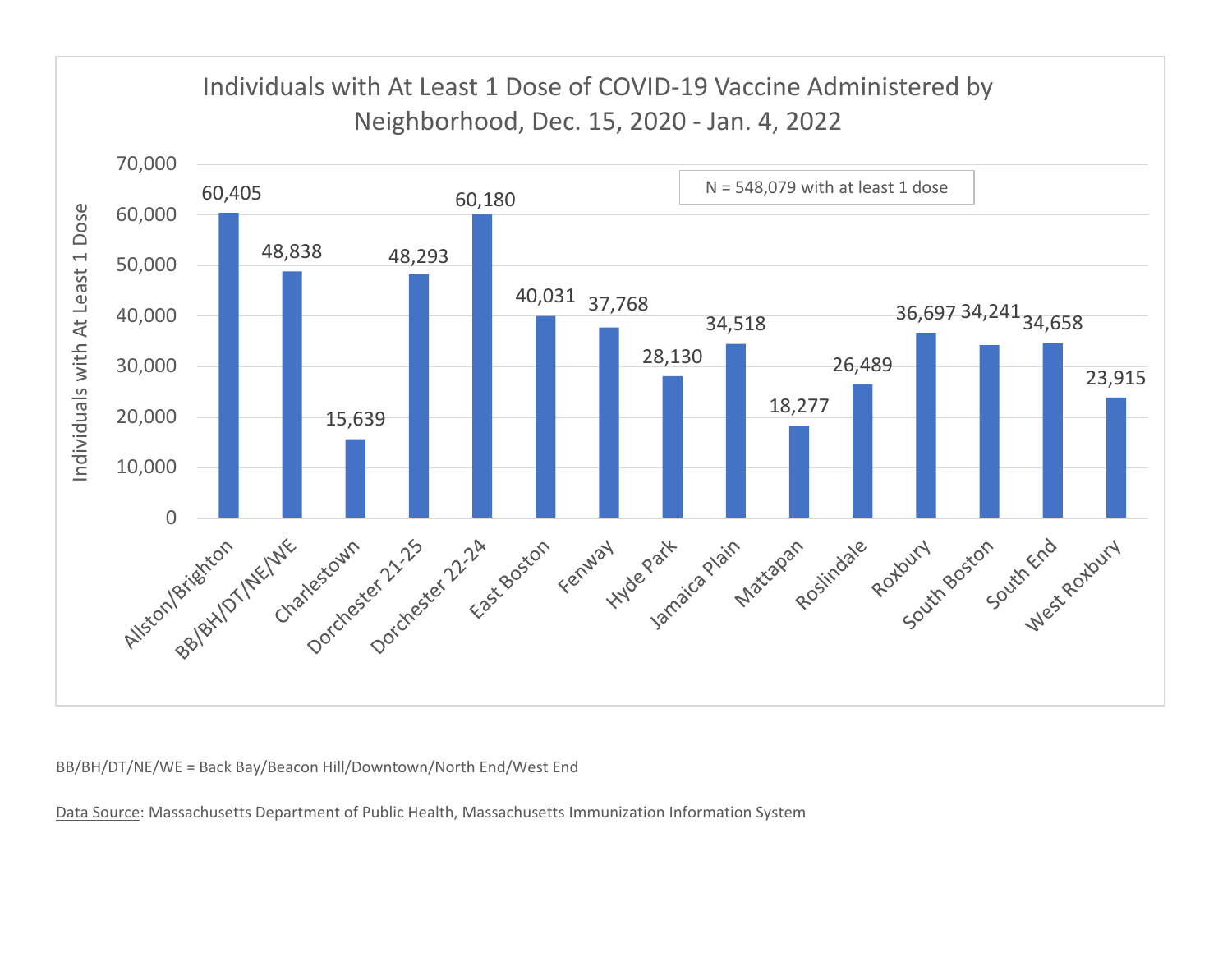

Percentage of overall Boston population with at least 1 dose <sup>=</sup> 80.2%.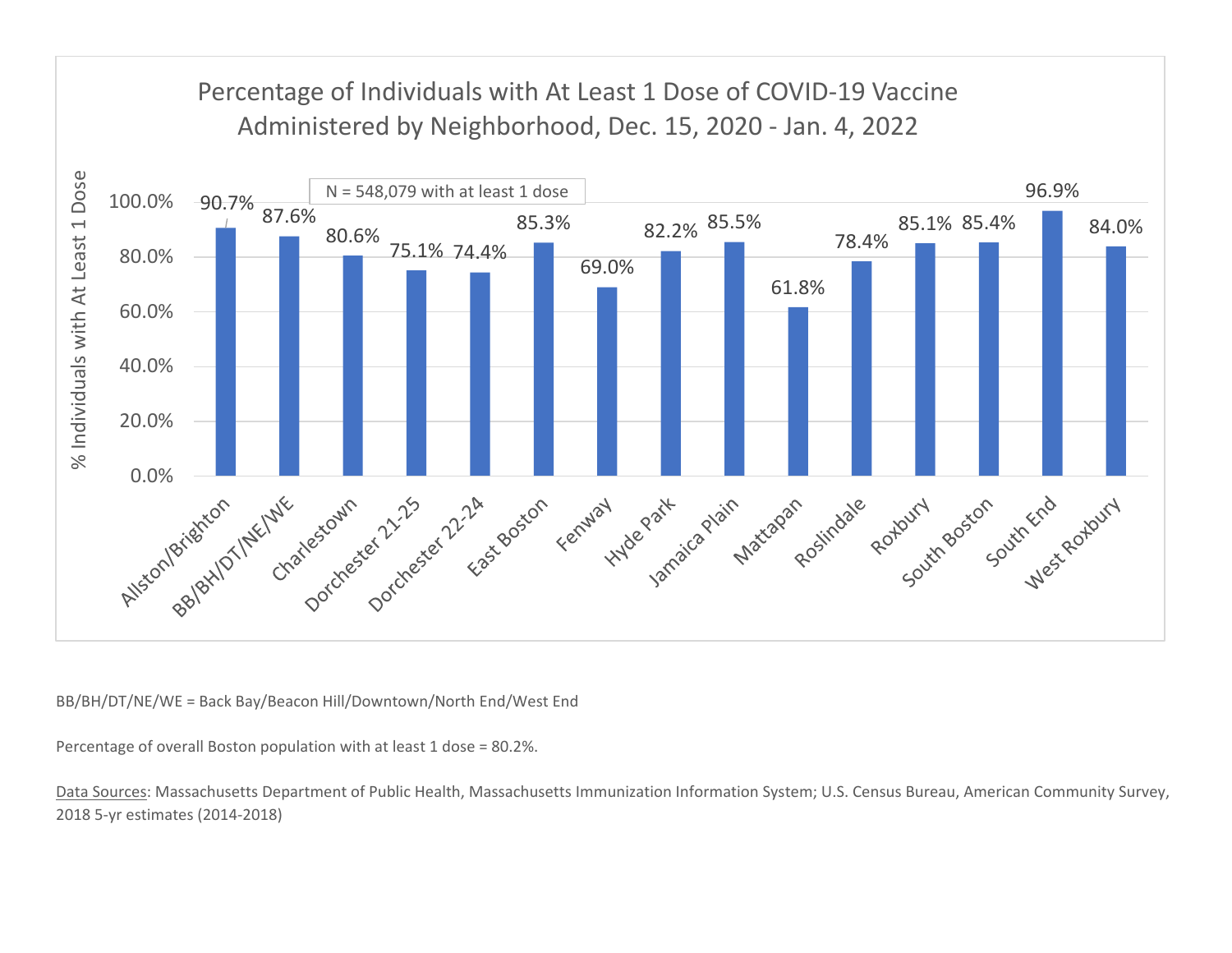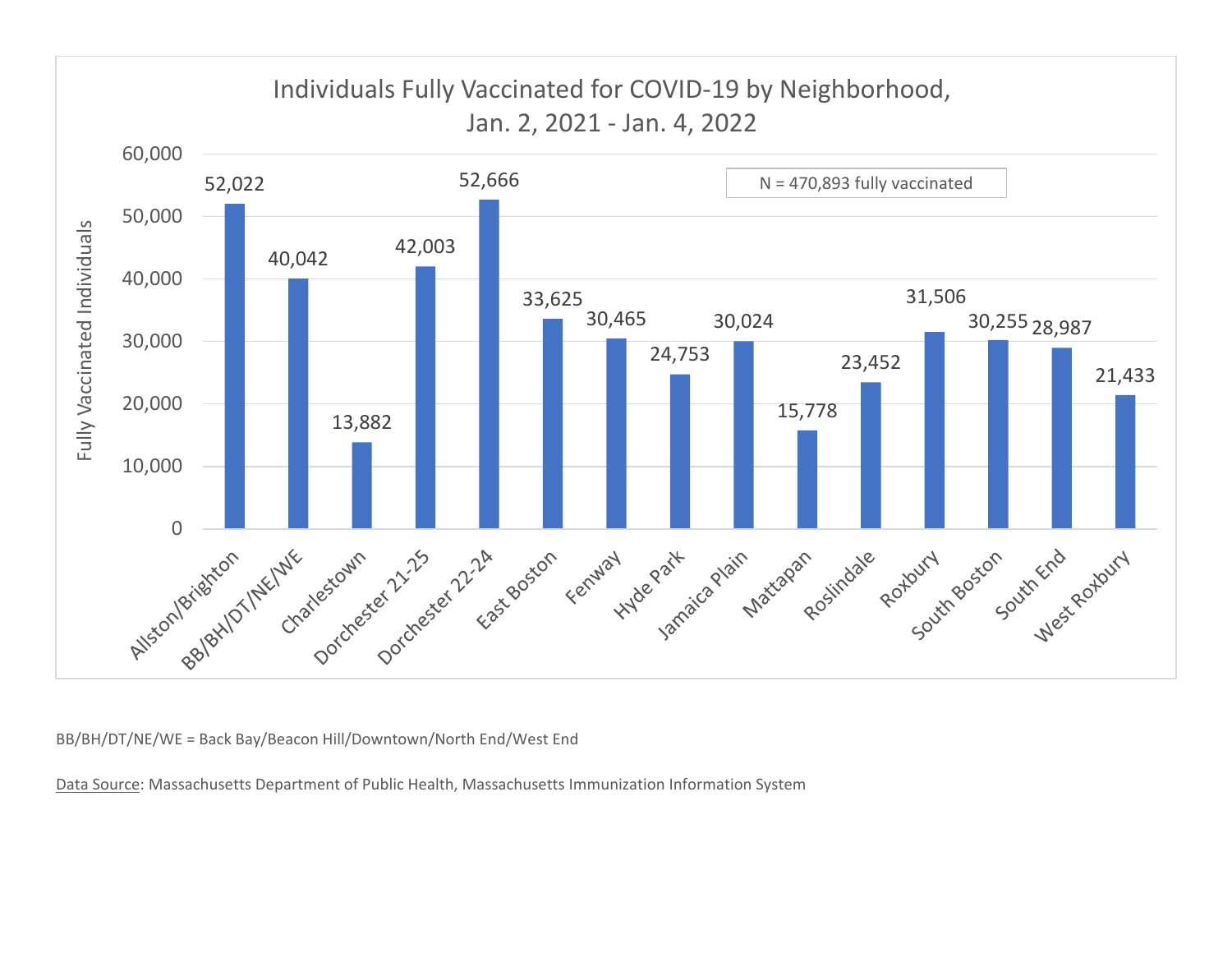

Percentage of overall Boston population fully vaccinated <sup>=</sup> 68.8%.